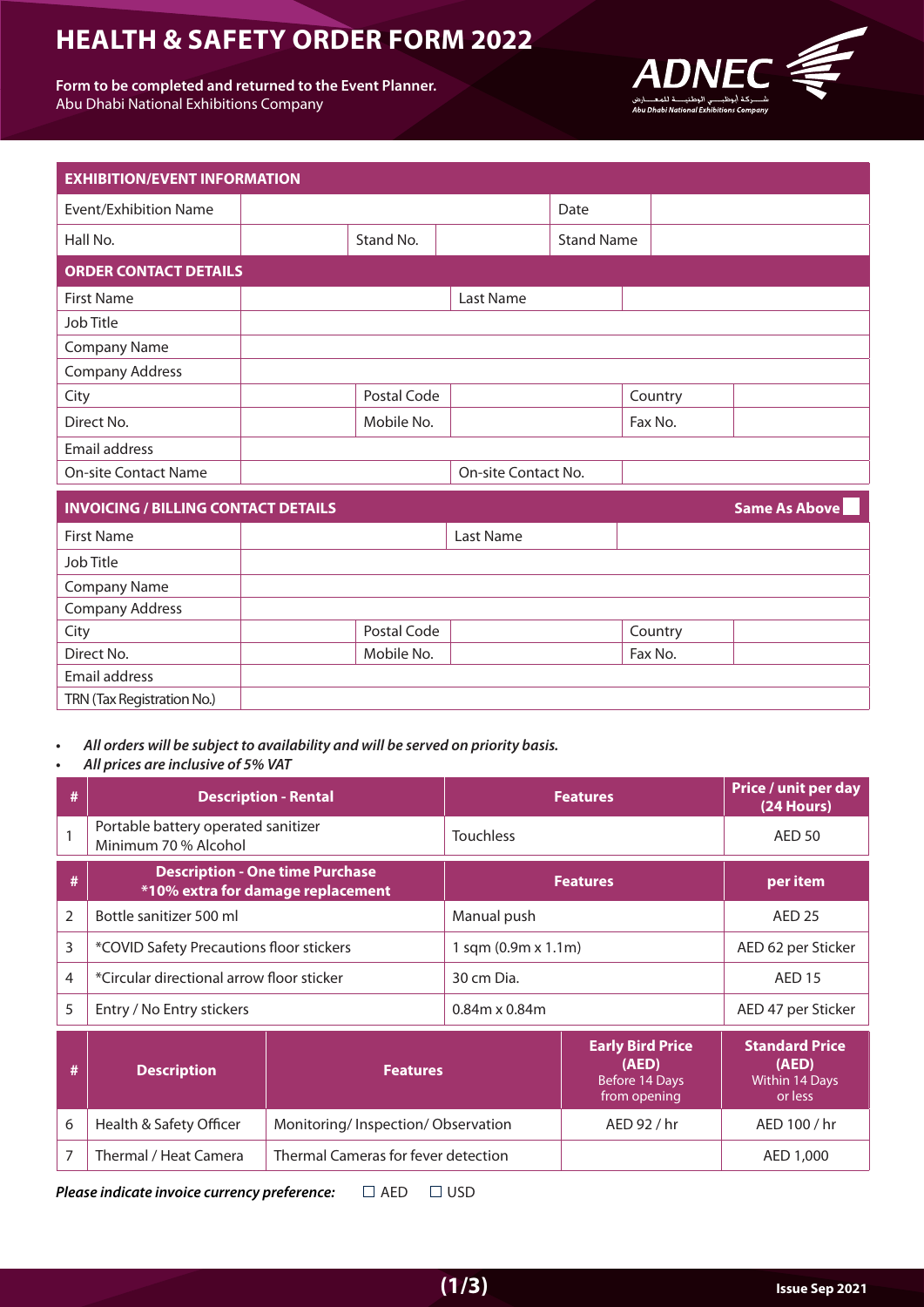## **HEALTH & SAFETY ORDER FORM 2022**

Form to be completed and returned to the Event Planner. Abu Dhabi National Exhibitions Company



### **ORDER DETAILS - BATTERY OPERATED TOUCHLESS SANITIZER**

| <b>Date</b><br>Date                               |    |                 | Α1             |                                                                                  | А3   | <b>Total Cost (AED)</b>    |
|---------------------------------------------------|----|-----------------|----------------|----------------------------------------------------------------------------------|------|----------------------------|
| <b>From</b>                                       | to | <b>Location</b> | Number of Days | Number of Touchless   (Rate: AED 50 per $^\mathsf{\dagger}$<br><b>Sanitizers</b> | Day) | $(A1 \times A2 \times A3)$ |
|                                                   |    |                 |                |                                                                                  |      |                            |
|                                                   |    |                 |                |                                                                                  |      |                            |
| <b>TOTAL COST FOR THE REQUESTED SERVICE (AED)</b> |    |                 |                |                                                                                  |      |                            |

**(MDER DETAILS - OUTDOOR COVID SAFETY PRECAUTIONS SIGNAGE - ROLL Ups SIGNAGE STAND UP (1mx2m)** 

| <b>Date</b>                                       | <b>Date</b> |                 | Α1 | Α2                                | А3                        | Total Cost (AED)           |
|---------------------------------------------------|-------------|-----------------|----|-----------------------------------|---------------------------|----------------------------|
| <b>From</b>                                       | to          | <b>Location</b> |    | Number of Days Number of Roll Ups | (Rate: AED 50 per<br>Day) | $(A1 \times A2 \times A3)$ |
|                                                   |             |                 |    |                                   |                           |                            |
|                                                   |             |                 |    |                                   |                           |                            |
| <b>TOTAL COST FOR THE REQUESTED SERVICE (AED)</b> |             |                 |    |                                   |                           |                            |

#### **ORDER DETAILS - BOTTLE SANITIZER 500ml (Manual Push)**

| <b>Date</b><br><b>Date</b>                        |    | Α2              |                |                             | Total Cost (AED) |
|---------------------------------------------------|----|-----------------|----------------|-----------------------------|------------------|
| <b>From</b>                                       | to | <b>Location</b> | Number of Days | (Rate: AED 25 per<br>Piece) | $(A1 \times A2)$ |
|                                                   |    |                 |                |                             |                  |
|                                                   |    |                 |                |                             |                  |
| <b>TOTAL COST FOR THE REQUESTED SERVICE (AED)</b> |    |                 |                |                             |                  |

## **(ORDER DETAILS - COVID SAFETY PRECAUTIONS FLOOR STICKERS - FACE MASK/ SOCIAL DISTANCE - 1sqm (0.9mx1.1m)**

| <b>Date</b>                                       | <b>Date</b> |                 | Α1                                  | A2                            | <b>Total Cost (AED)</b> |
|---------------------------------------------------|-------------|-----------------|-------------------------------------|-------------------------------|-------------------------|
| <b>From</b>                                       | to          | <b>Location</b> | <b>Number of</b><br><b>stickers</b> | (Rate: AED 62 per<br>sticker) | $(A1 \times A2)$        |
|                                                   |             |                 |                                     |                               |                         |
|                                                   |             |                 |                                     |                               |                         |
| <b>TOTAL COST FOR THE REQUESTED SERVICE (AED)</b> |             |                 |                                     |                               |                         |

## **ORDER DETAILS - CIRCULAR DIRECTIONAL ARROW FLOOR STICKER - 30cm DIA**

| <b>Date</b>                                       | <b>Date</b> |                 | Α1                                  | A2                            | <b>Total Cost (AED)</b> |
|---------------------------------------------------|-------------|-----------------|-------------------------------------|-------------------------------|-------------------------|
| <b>From</b>                                       | to          | <b>Location</b> | <b>Number of</b><br><b>stickers</b> | (Rate: AED 15 per<br>sticker) | $(A1 \times A2)$        |
|                                                   |             |                 |                                     |                               |                         |
|                                                   |             |                 |                                     |                               |                         |
| <b>TOTAL COST FOR THE REQUESTED SERVICE (AED)</b> |             |                 |                                     |                               |                         |

## **ORDER DETAILS - Entry / No Entry stickers (0.84m x 0.84m)**

| <b>Date</b><br><b>Date</b>                        |    | Α1<br><b>A2</b> |                                     |                              | <b>Total Cost (AED)</b> |
|---------------------------------------------------|----|-----------------|-------------------------------------|------------------------------|-------------------------|
| <b>From</b>                                       | to | <b>Location</b> | <b>Number of</b><br><b>stickers</b> | (Rate: AED 47per<br>sticker) | $(A1 \times A2)$        |
|                                                   |    |                 |                                     |                              |                         |
|                                                   |    |                 |                                     |                              |                         |
| <b>TOTAL COST FOR THE REQUESTED SERVICE (AED)</b> |    |                 |                                     |                              |                         |